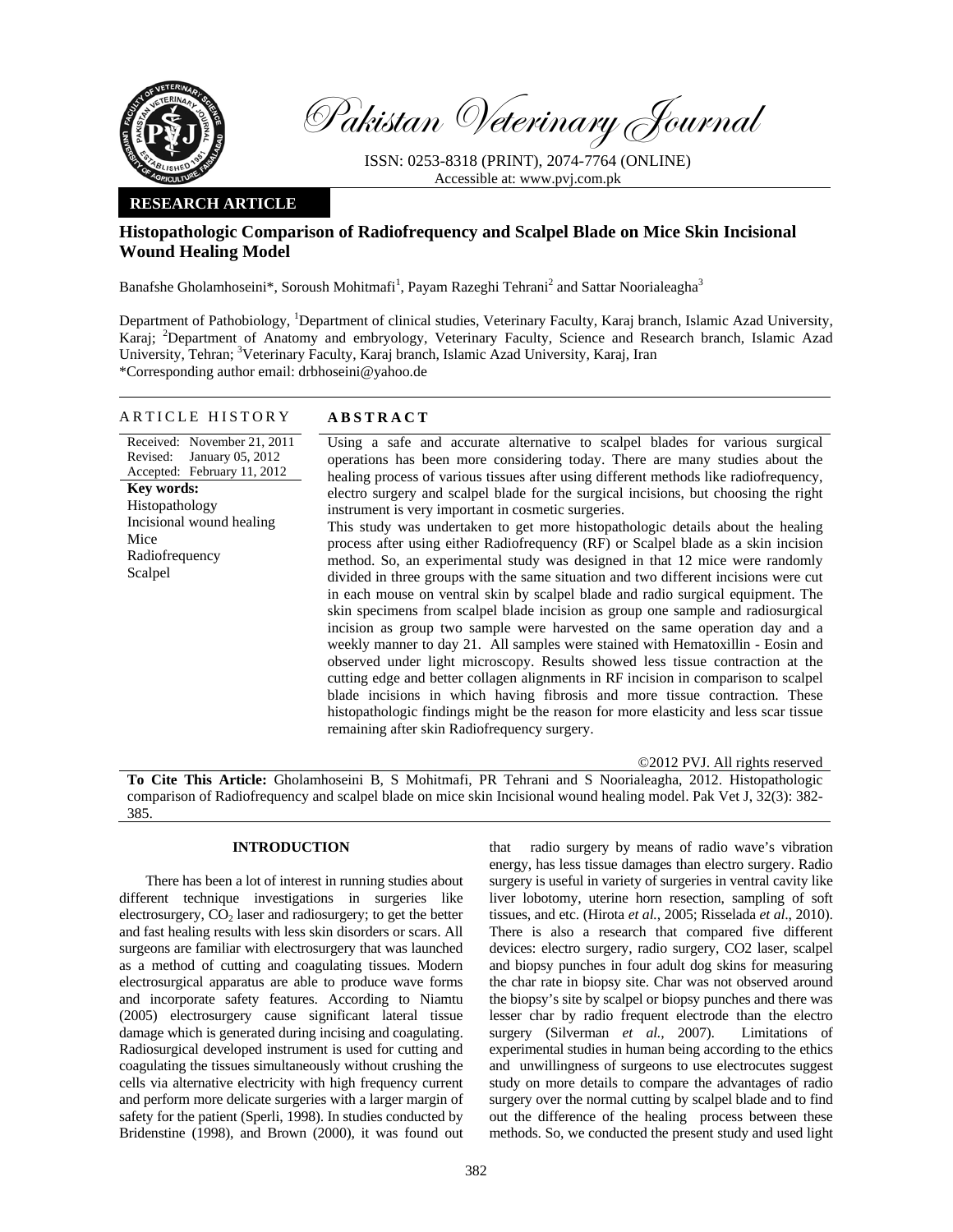microscope to observe tissue damages and healing process improvements in 12 mice, in 21 days after cutting the ventral skin to help choosing the best technique after all.

#### **MATERIALS AND METHODS**

An experimental study was designed in that twelve female mice of same age (from Pasture Institute) were randomly selected. As we want to compare scalpel blade surgery and radio surgery, so two different incisions were made in one mouse. Therefore they assigned into three groups consisting four mice with two incisions on each one. They kept for one week in their cage as adaptive period. The upper incision made by scalpel blade were named as group 1 and the lower incision made by radio surgery were named as group 2.

 Immobilization of the mice was performed by a cotton soaked in Ether solution (Merk, Germany) the each mouse anesthetized with intramuscular injection of 60 mg/kg ketamine hydrochloride (Alfasan, Netherland) and 10 mg/kg xylazine hydrochloride (Alfasan, Netherland). After the ventral abdominal skin was shaved with povidine iodine solution (Behvazan Lab, Iran), two 3 cm long incision with 4 cm distance apart were made transversally deep to the full skin thickness, one by number 15 scalpel blade and the second one by radio frequent instrument (Radio Surgery Equipment, Ellman, USA). Tangstan needle electrode by purred waves of 4 MHz and 100 watt electricity power were used for cutting and coagulating combination. Two mice were euthanized and considered for immediate sample as 0-day sample and the other incisions were re- approximated with non-absorbable suture (number4-0 silk, merslene-eticon suture, USA). Wounds were sutured by interrupted simple pattern and dressed by Nitroforazone topical ointment. Mice were kept separately in individual cages and fed by normal commercial diet (pasture Institute, Iran). They had 12 hours light and 12 hours darkness. Skin samples (3x1 cm size) were collected from the incision sites from the two randomly selected mice at 0, 7, 14 and 21 days post-incision and fixed in 10 percent buffered (with phosphate mono and di basic) formalin. These skin samples were processed according to standard histological techniques and embedded in paraffin. Sections of 5  $\mu$ m were cut and stained by H and E staining method for light microscopic study. Changes in the incision area were compared between scalpel blade and radio surgery incision techniques. Data were collected on the healing process including re-epithelialization, inflammatory reaction, collagen regeneration, granulation tissue composition and measurement of the epidermis, dermis, collagen thickness, inflammatory cells and granulation tissue region, on date of 0,7,14, and 21 days after incision. The measurements were done by Photoshop CS5, the mean of results simply compared between two methods.

### **RESULTS**

To compare scalpel blade and radio surgical equipment cutting edge in detail, we observed tissue damage rate and the healing process improvements of both methods in ventral skin samples. Data were collected in days 0, 7, 14, and 21 after procedure. Epidermis, dermis, inflammatory cell layer, collagen layer, number of hair follicles in each 50 µm² were measured by Photoshop Cs5 software. We compared the healing process between two incisions and the results are explained below step by step. Inflammatory cells after cutting with the scalpel cause delay in healing and thickness of fibrosis tissue in the cutting site after 21 days, versus necrosis by cicatrical process in the cutting edge with radio frequency helps rapid repair and less scar tissue that is observable after 14 days of cutting. The results showed that using radio surgical instruments cause less tissue damage and more rapid healing process in comparison the scalpel blade.

**0-day sample**: Scalpel blade incisions (group 1) had straight edge without necrosis. Connective tissues and muscles in dermis were situated in normal place. In group 2, samples incised by radio frequent instrument showed coagulative necrosis deep up to 63 µm. Dermis' measure was about 69  $\mu$ m (Fig.1, 2).

**7-day sample:** In group 1 samples, there were fibroblasts and inflammatory cells under the epidermis. Thickness of epidermis increased in comparison to the skin in 0-day sample in the same group from about 4 to  $15 \mu m$ . Dermis was thickened up to 174 µm while it was about 76µm in first day of sampling in the same group and it is because of some degrees of hyperplasia in it around incision margins. In group two, epidermis which were necrotized in first day by radio surgical instrument, was repaired, its thickness was more than 0-day sample (from 5µm to 16µm) and barely the cutting edge was recognizable. Granulation tissue in dermis composed of vessels, fibroblasts, macrophages and new generated collagen fibers. Granulation tissue was about 123µm. Some degrees of hyperplasia in dermis layers were observed and its thickness was 85 µm (Fig. 3, 4)

**14-day sample:** In group one sample, there were some wound contractions to inside the incision margin was observable; collagens in dermis were presents with scattered macrophages and Skin accessories like hair follicles, they were 1.4 hair follicle in each 50µm². Dermis was thinner in comparison to the first day in the same group and it was about 25µm. In group two, epidermis thickness was back to normal like in first day of sampling and it was about 7µm. Dermis regeneration was accomplished by hair follicles; sebaceous gland and collagens composition, there were 2.2 hair follicles in each 50µm². Collagen layer in dermis was about 60 $\mu$ m and in parallel order (Fig. 5, 6).

**21-day sample:** Skins were completely repaired and the incision site could hardly be recognized.

#### **DISCUSSION**

The purpose of the study was to compare difference of the healing process between scalpel blade and radio surgical incisions. The results suggest that the healing of the incision by radio frequency was processed sooner than scalpel blade incision. This is possibly due to several interfering factors such as more inflammatory cell's presence in scalpel blade incision site in the first week. Second, cicatricle process in radio surgical incision could help rapid wound healing, which has also been observed in the previous study in that using scalpel blade need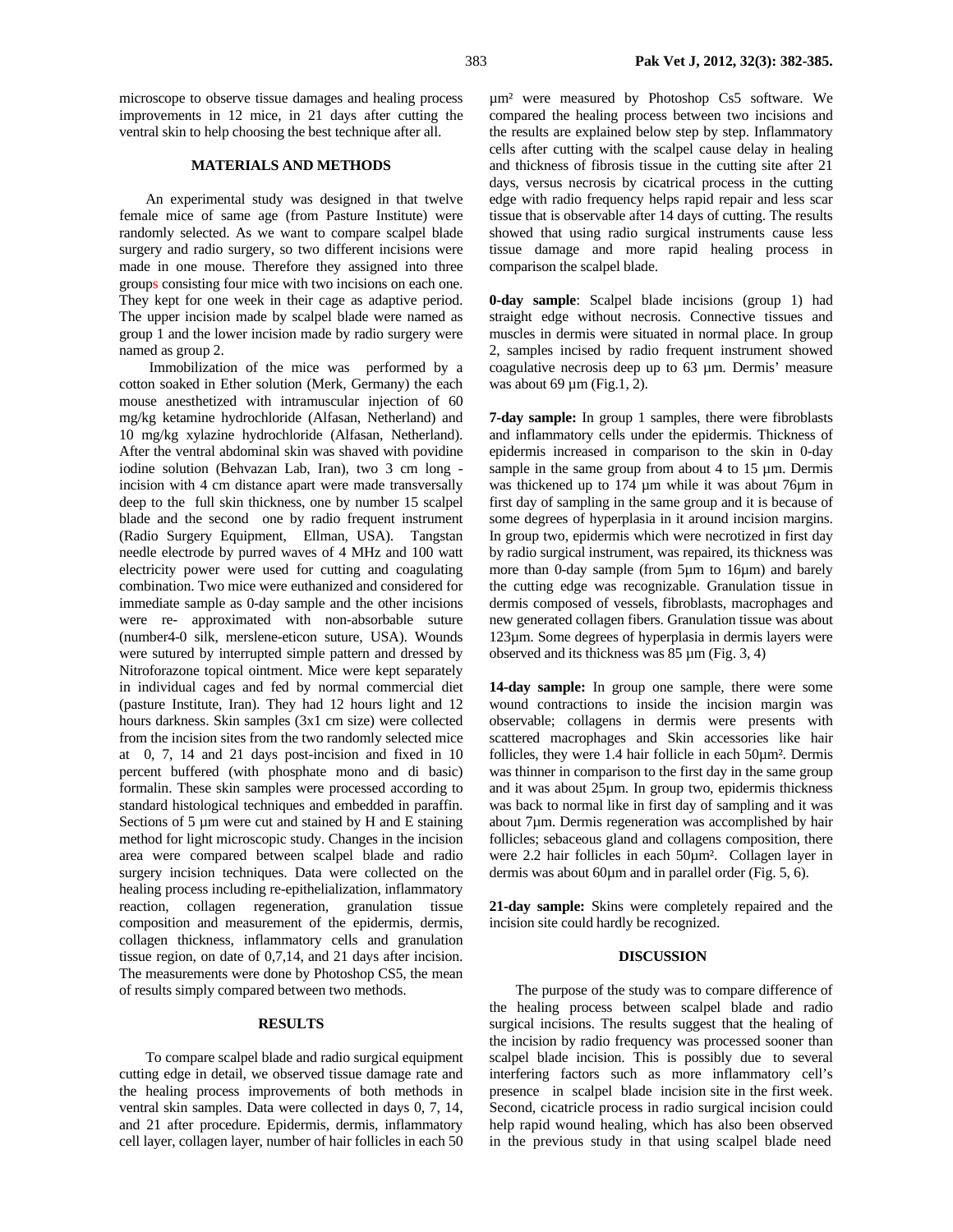

**Fig. 1:** Mouse ventral skin sample in day 0, cutting by scalpel, straight cutting edge without necrosis (H&E, X10).



Fig. 2: Mice ventral skin sample in day 0, cutting by radio frequency, necrosis (arrow) in around cutting edge in whole skin thickness, deep up to 63µm (H&E, X10).



Fig. 3: Mice ventral skin sample in day 7, cutting by scalpel, more inflammatory cells (arrow) in dermis with thickness of 175µm (H&E,  $X10$ ).

longer time especially for repairing, but radio surgery by haemostatic characteristic, delicate cutting, variety of electrode, and less tissue damages was better technique and helps faster healing process (Saidi *et al.,* 1994). And finally, the wound contraction, granulation tissue formation



**Fig. 4**: Mice ventral skin sample in day 7, cutting by radio frequency, epidermis: 16µm and dermis: 85µm with more granulation tissue layer with inflammatory cells (arrow) was 123µm (H&E, X10).



**Fig. 5:** Mouse ventral skin sample in day 14, cutting by scalpel, epidermis thickness: 6.48µm, wound contraction to the inside and thinner dermis: 25µm (H&E, X10).



Fig. 6: Mouse ventral skin sample in day 14, cutting by radio frequency, epithelial complete formation and back to normal thickness about 7µm, Dermis: 60µm with 2.2 hair follicles in each 50µm² and more collagen in parallel order(arrow) (H&E, X10).

cellular proliferation, and skin reconstruction would be in better in radio surgery which were confirmed in other investigation of healing and repairing in diabetic rats (Li *et al.,* 2011).